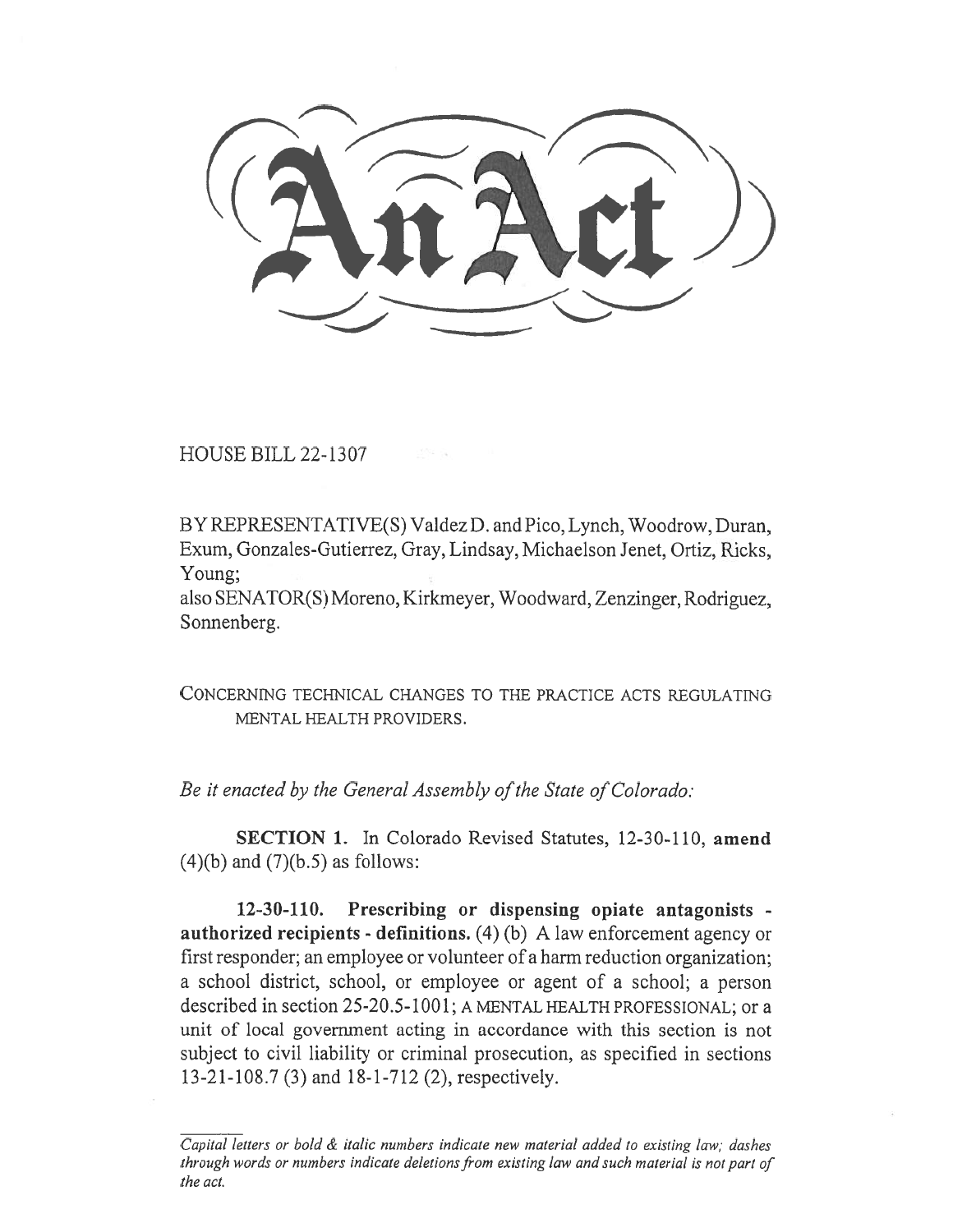(7) As used in this section:

(b.5) "Mental health professional" means a psychologist, social worker, marriage and family therapist, licensed professional counselor, UNLICENSED psychotherapist, or addiction counselor licensed, registered, or certified under article 245 of this title 12.

SECTION 2. In Colorado Revised Statutes, amend 12-245-101 as follows:

12-245-101. Legislative declaration. (1) The general assembly hereby finds and determines that, in order to safeguard the public health, safety, and welfare of the people of this state and in order to protect the people of this state against the unauthorized, unqualified, and improper application of psychology, social work, marriage and family therapy, professional counseling, psychotherapy, and addiction counseling, it is necessary that the proper regulatory authorities be established and adequately provided for.

(2) The general assembly therefore declares that there shall be established a state board of psychologist examiners, a state board of social work examiners, a state board of marriage and family therapist examiners, a state board of licensed professional counselor examiners, a state board of unlicensed psychotherapists, and a state board of addiction counselor examiners with the authority to license, register, or certify, and take disciplinary actions or bring injunctive actions, or both, concerning licensed psychologists and psychologist candidates, licensed social workers AND CLINICAL SOCIAL WORKER CANDIDATES, licensed marriage and family therapists and marriage and family therapist candidates, licensed professional counselors and licensed professional counselor candidates, unlicensed psychotherapists, and licensed and certified addiction counselors AND ADDICTION COUNSELOR CANDIDATES, respectively, and mental health professionals who have been issued a provisional license pursuant to this article 245.

SECTION 3. In Colorado Revised Statutes, 12-245-202, amend (16) as follows:

12-245-202. Definitions. As used in this article 245, unless the

PAGE 2-HOUSE BILL 22-1307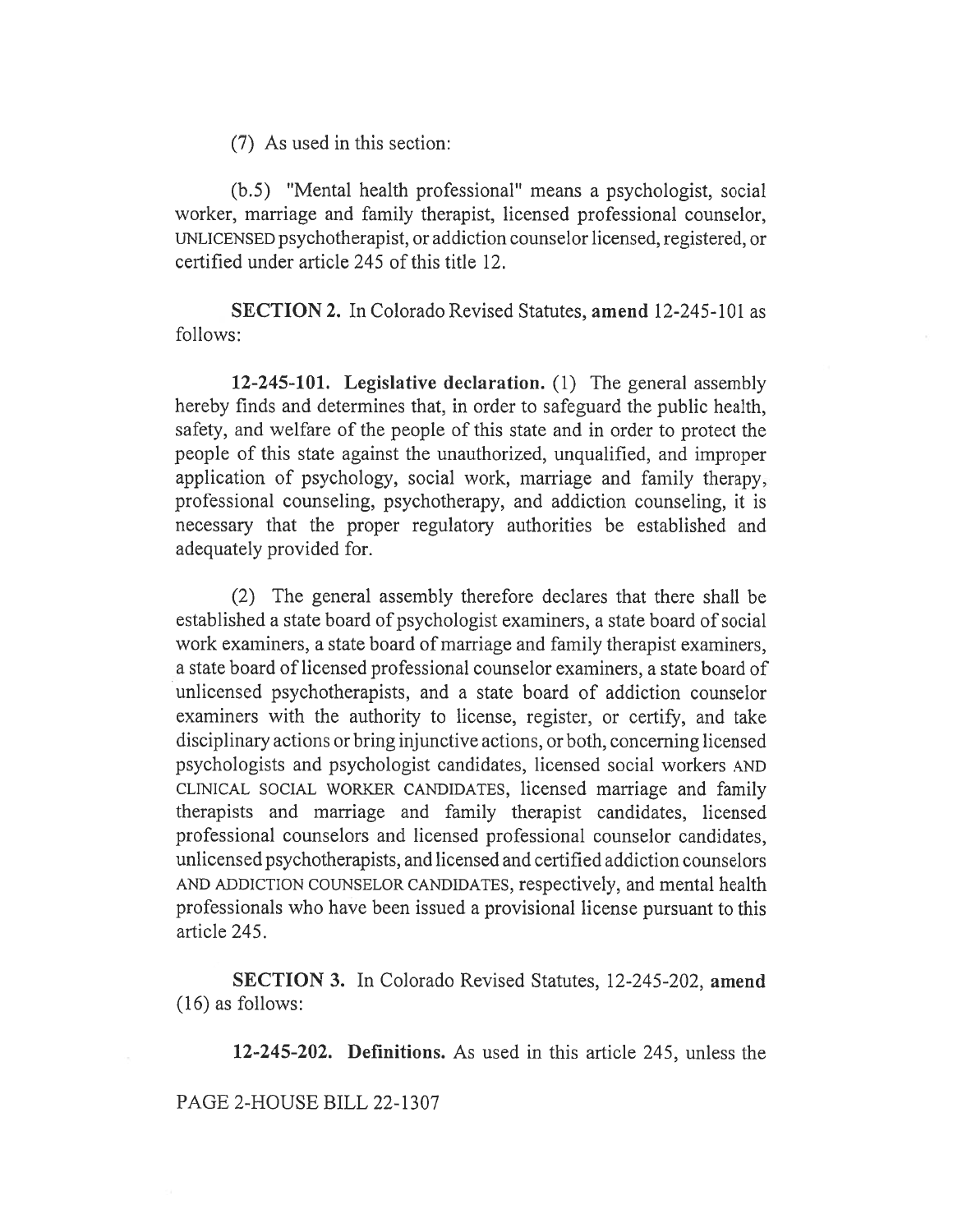context otherwise requires:

 $(16)$  "Registrant" means a psychologist candidate, marriage and family therapist candidate, clinical social worker candidate, MARRIAGE AND FAMILY THERAPIST CANDIDATE, or licensed professional counselor candidate, OR ADDICTION COUNSELOR CANDIDATE registered pursuant to section 12-245-304 (3), 12-245-404 (4), 12-245-504 (4), or 12-245-604 (4), OR 12-245-804 (3.7), respectively, or an unlicensed psychotherapist.

SECTION 4. In Colorado Revised Statutes, amend 12-245-210 as follows:

12-245-210. Prohibition against prescribing drugs or practicing medicine - exception for opiate antagonist. (1) Nothing in this article 245 permits psychologists, social workers, marriage and family therapists, licensed professional counselors, UNLICENSED PSYCHOTHERAPISTS, and addiction counselors licensed, or certified, OR REGISTERED under this article 245 to administer or prescribe drugs or in any manner engage in the practice of medicine as defined by the laws of this state.

(2) Notwithstanding subsection (1) of this section, a psychologist, social worker, marriage and family therapist, licensed professional counselor, UNLICENSED psychotherapist, or addiction counselor licensed, registered, or certified under this article 245 may possess, furnish, or administer an opiate antagonist in accordance with section 12-30-110.

SECTION 5. In Colorado Revised Statutes, 12-245-217, amend  $(1)$ ,  $(2)$  introductory portion,  $(2)(e)$  introductory portion,  $(2)(e)(I)$ , and  $(2)(e)(IV)$  as follows:

12-245-217. Scope of article - exemptions. (1)  $\text{Any } A$  person engaged in the practice of religious ministry shall IS not be required to comply with the provisions of this article 245; except that the person shall not hold himself or herself out to the public by PUBLICLY CLAIM TO HOLD any title incorporating the terms TERM "psychologist", "social worker", "licensed social worker", "LSW", "licensed clinical social worker", "LCSW", "clinical social worker", "LCSW", "licensed marriage and family therapist", "LMFT", "licensed professional counselor", "LPC", "addiction counselor", "licensed addiction counselor", "LAC", "certified addiction counselor", or "CAC", "CERTIFIED ADDICTION SPECIALIST", "CAS",

PAGE 3-HOUSE BILL 22-1307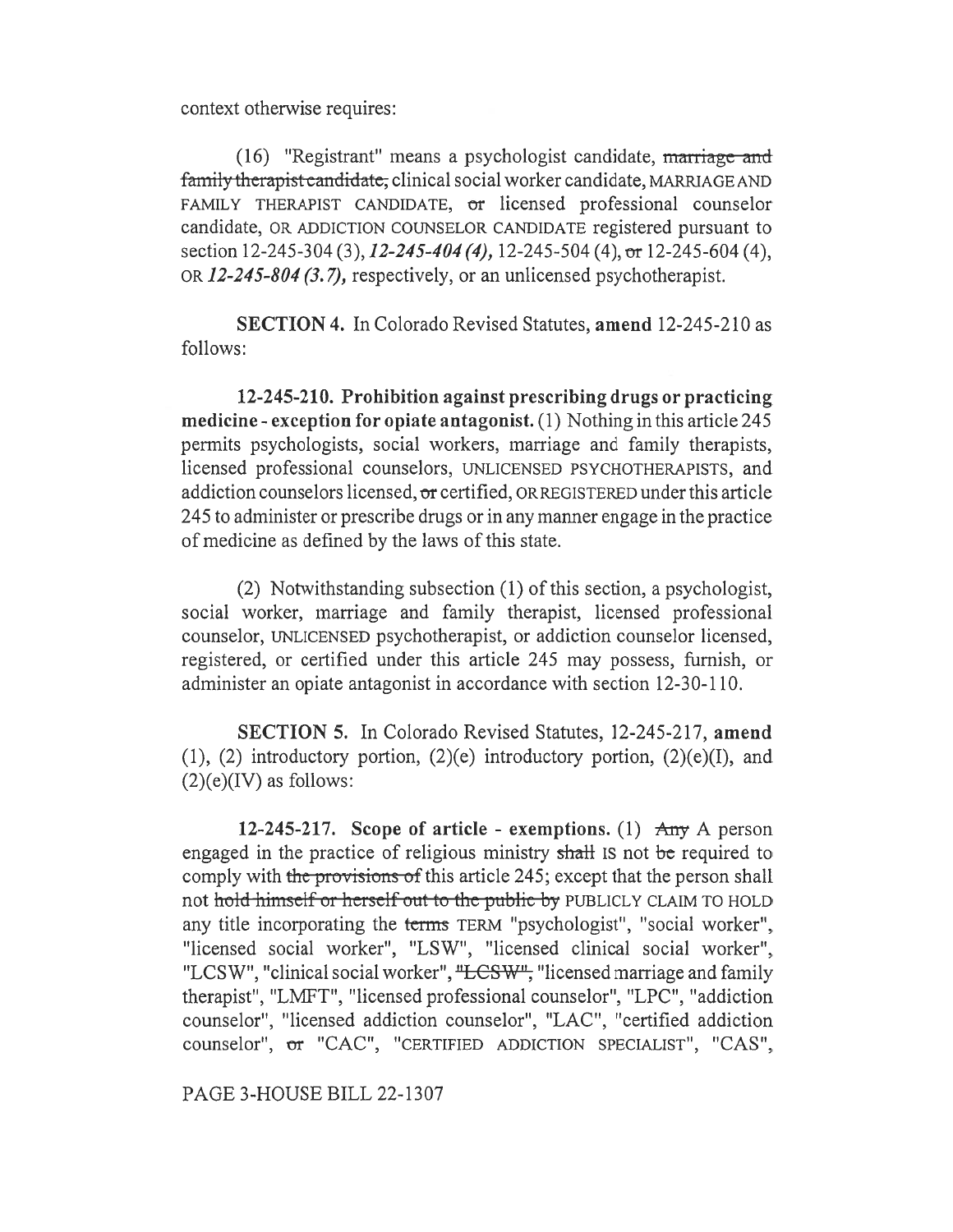"CERTIFIED ADDICTION TECHNICIAN", OR "CAT" unless that THE person has been is licensed or certified pursuant to this article 245.

(2) The provisions of This article 245 shall DOES not apply to:

(e) A person who resides in another state and who is currently licensed or certified as a psychologist, marriage and family therapist, clinical social worker, professional counselor, or addiction counselor in that state to the extent that the licensed or certified person performs activities or services in this state, if the activities and services: are:

(I) ARE performed within the scope of the person's license or certification;

(IV) ARE disclosed to the public that the person is not licensed or certified in this state;

SECTION 6. In Colorado Revised Statutes, 12-245-402, amend (3) as follows:

12-245-402. State board of social work examiners - created **members - terms.** (3)  $\left(\alpha\right)$  Each board member shall hold office until the expiration of the member's appointed term or until a successor is duly appointed. Except as specified in subsection  $(3)(b)$  of this section, The term of each member shall be IS four years, and no A board member shall NOT serve more than two full consecutive terms. Any vacancy occurring in board membership other than by expiration of a term shall be filled by the governor by appointment for the remainder of the unexpired term of the member.

(b) The terms of office of the members on the board are modified as follows in order to ensure staggered terms of office:

(I) The second term of office of one of the two licensed clinical social worker board members who, as of July 25, 2010, would have served two four-year terms shall expire on June 30, 2008, and the governor shall appoint a new licensed clinical social worker to serve terms as described in subsection  $(3)(a)$  of this section commencing on July 1, 2008.

(II) The initial term of office of one of the board members

PAGE 4-HOUSE BILL 22-1307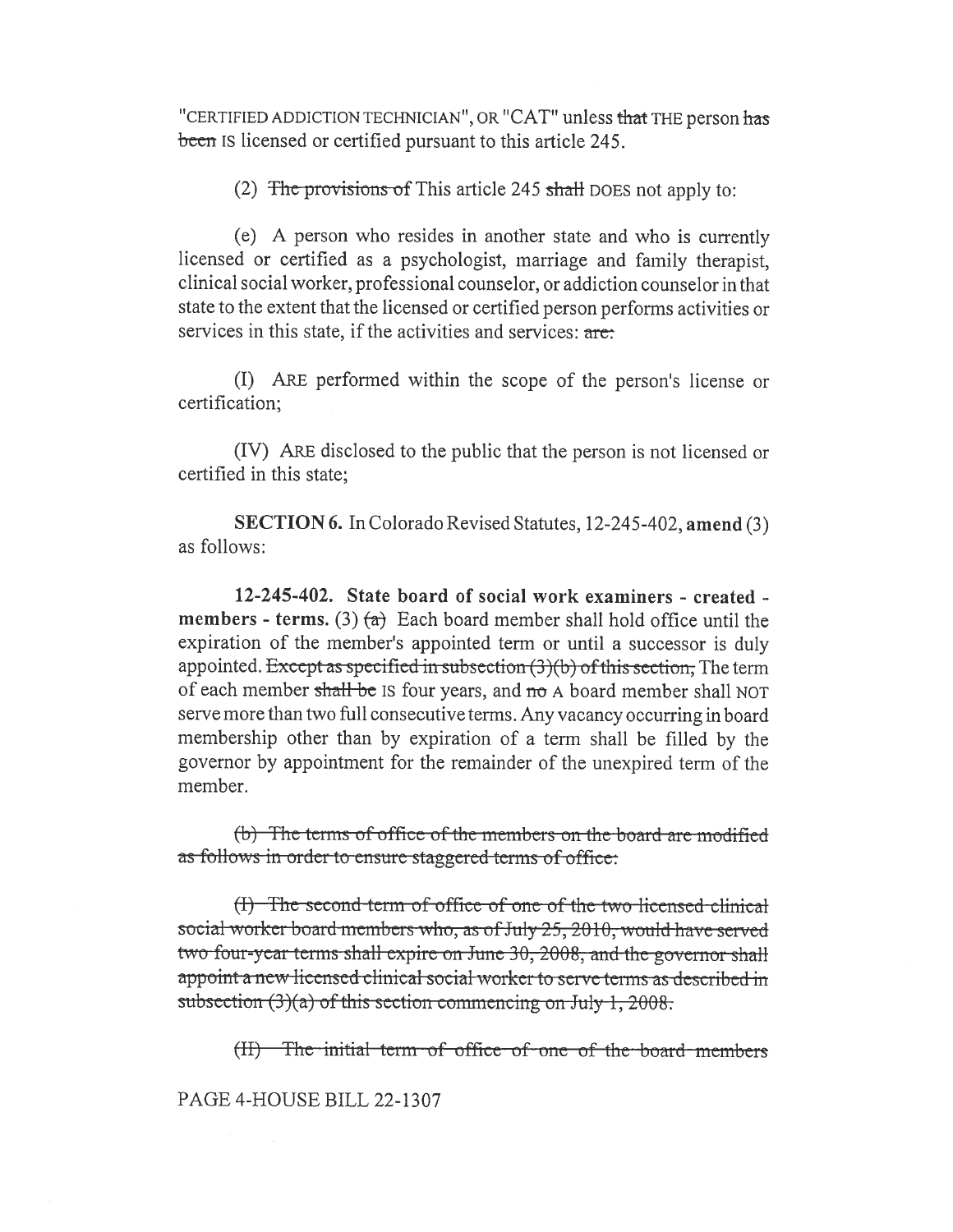representing the general public whose initial term would otherwise expire on July 25, 2010, expires on June 30, 2008, and the board member is eligible to serve one additional four-year term commencing on July 1, 2008, and expiring on June 30, 2012. On and after the expiration of this board member's term or a vacancy in this position, the governor shall appoint a licensed clinical social worker to this position on the board, who is eligible to serve terms as described in subsection  $(3)(a)$  of this section commencing on July 1 of the applicable year.

(III) The term of office of the one member representing the general public who, as of July 25, 2009, would have served one full four-year term and one partial four-year term shall expire on June 30, 2009, and the member shall be eligible to serve one additional four-year term commencing on July 1, 2009, and expiring on June 30, 2013. On and after the expiration of this board member's term, persons appointed to this position on the board shall serve terms as described in subsection  $(3)(a)$  of this section commencing on July 1 of the applicable year.

(IV) The term of office of the one licensed clinical social worker board member who, as of July 25, 2010, would have served one full four-year term and one partial four-year term shall expire on June 30, 2009; and the board member shall be eligible to serve one additional four-year term commencing on July 1, 2009, and expiring on June 30, 2013. On and after the expiration of this board member's term, persons appointed to this position on the board shall serve terms as described in subsection  $(3)(a)$  of this section commencing on July 1 of the applicable year.

(V) The initial terms of office of the one remaining licensed clinical social worker board member and the two remaining board members representing the general public whose initial terms would otherwise expire on July 25, 2010, shall expire on June 30, 2010, and each of these board members shall be eligible to serve one additional four-year term, commencing on July 1, 2010, and expiring on June 30, 2014. On and after the expiration of these board members' terms, persons appointed to these positions on the board shall serve terms as described in subsection  $(3)(a)$  of this section commencing on July 1 of the applicable year.

**SECTION 7.** In Colorado Revised Statutes, 12-245-502, amend (3) as follows:

PAGE 5-HOUSE BILL 22-1307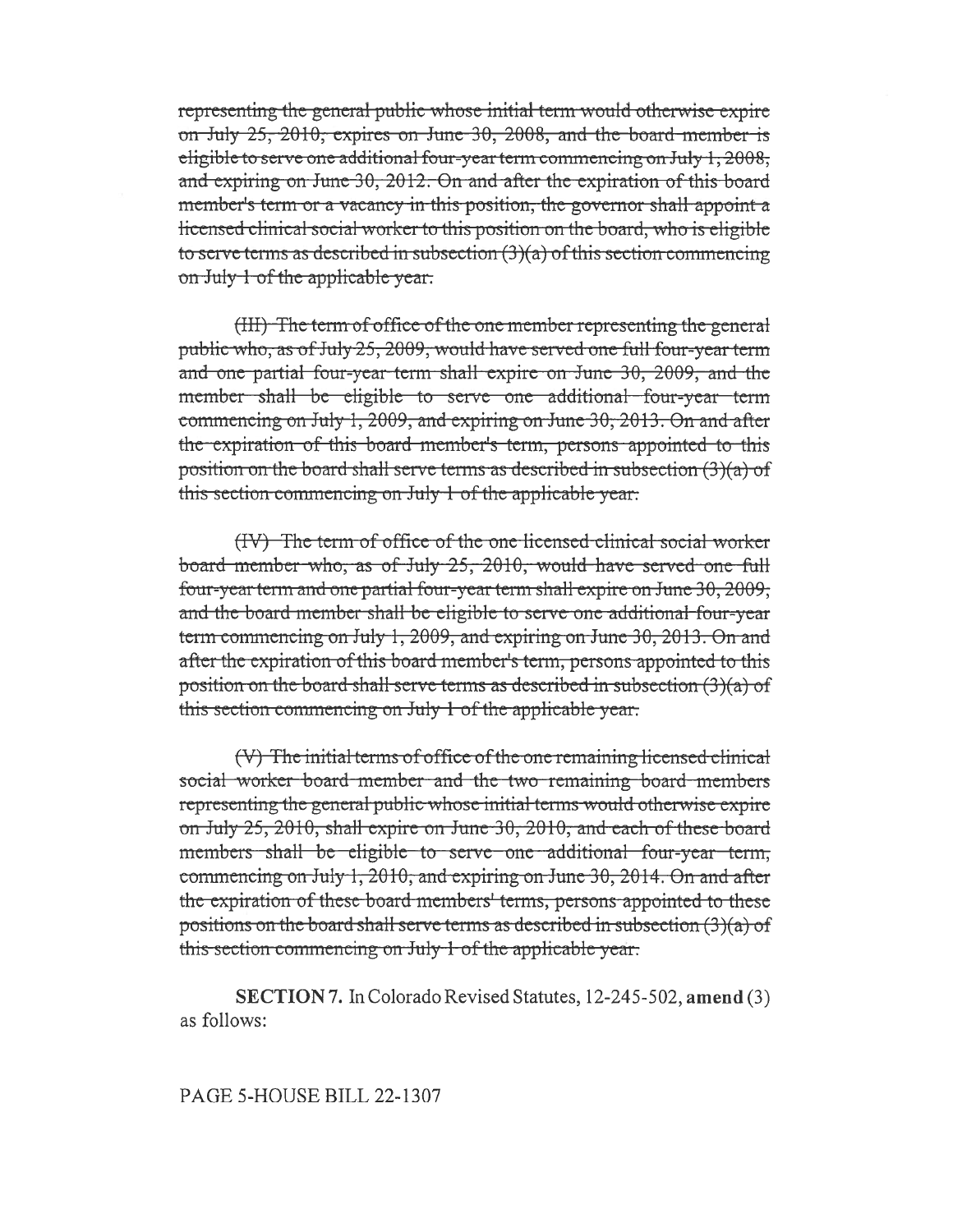$12 - 245 - 502$ State board of marriage and family therapist examiners - created - members - terms. (3)  $(a)$  Each board member shall hold office until the expiration of his or her THE MEMBER's appointed term or until a successor is duly appointed. Except as specified in subsection (3)(b) of this section; Members shall serve terms of four years, and no A member shall NOT serve more than two full consecutive terms. When the term of each board member expires, the governor shall appoint his or her THE MEMBER'S successor for a term of four years. Any vacancy occurring in the board membership other than by the expiration of a term shall be filled by the governor by appointment for the remainder of the unexpired term of the member.

(b) The terms of office of the members on the board are modified as follows in order to ensure staggered terms of office:

(I) The second term of office of one of the board members representing the general public whose second term would otherwise expire on August 12, 2010, shall expire on July 31, 2008. On and after the expiration of this board member's term, persons appointed to this position on the board shall serve terms as described in subsection  $(3)(a)$  of this section commencing on August 1 of the applicable year.

(II) The initial term of office of one of the marriage and family therapist board members whose initial term would otherwise expire on August 12, 2010, shall expire on July 31, 2008, and the board member shall be eligible to serve one additional four-year term commencing on August 1, 2008, and expiring on July 31, 2012. On and after the expiration of this board member's term, persons appointed to this position on the board shall serve terms as described in subsection  $(3)(a)$  of this section commencing on August 1 of the applicable year:

(III) The term of office of the one board member representing the general public who, as of August 12, 2009, would have served one full four-year term and one partial four-year term expires on July 31, 2009. This board member is eligible to serve one additional four-year term commencing on August 1, 2009, and expiring on July 31, 2013. On and after the expiration of this board member's term or a vacancy in this position, the governor shall appoint a marriage and family therapist to this position on the board, who is eligible to serve terms as described in subsection  $(3)(a)$  of this section commencing on August 1 of the applicable

## PAGE 6-HOUSE BILL 22-1307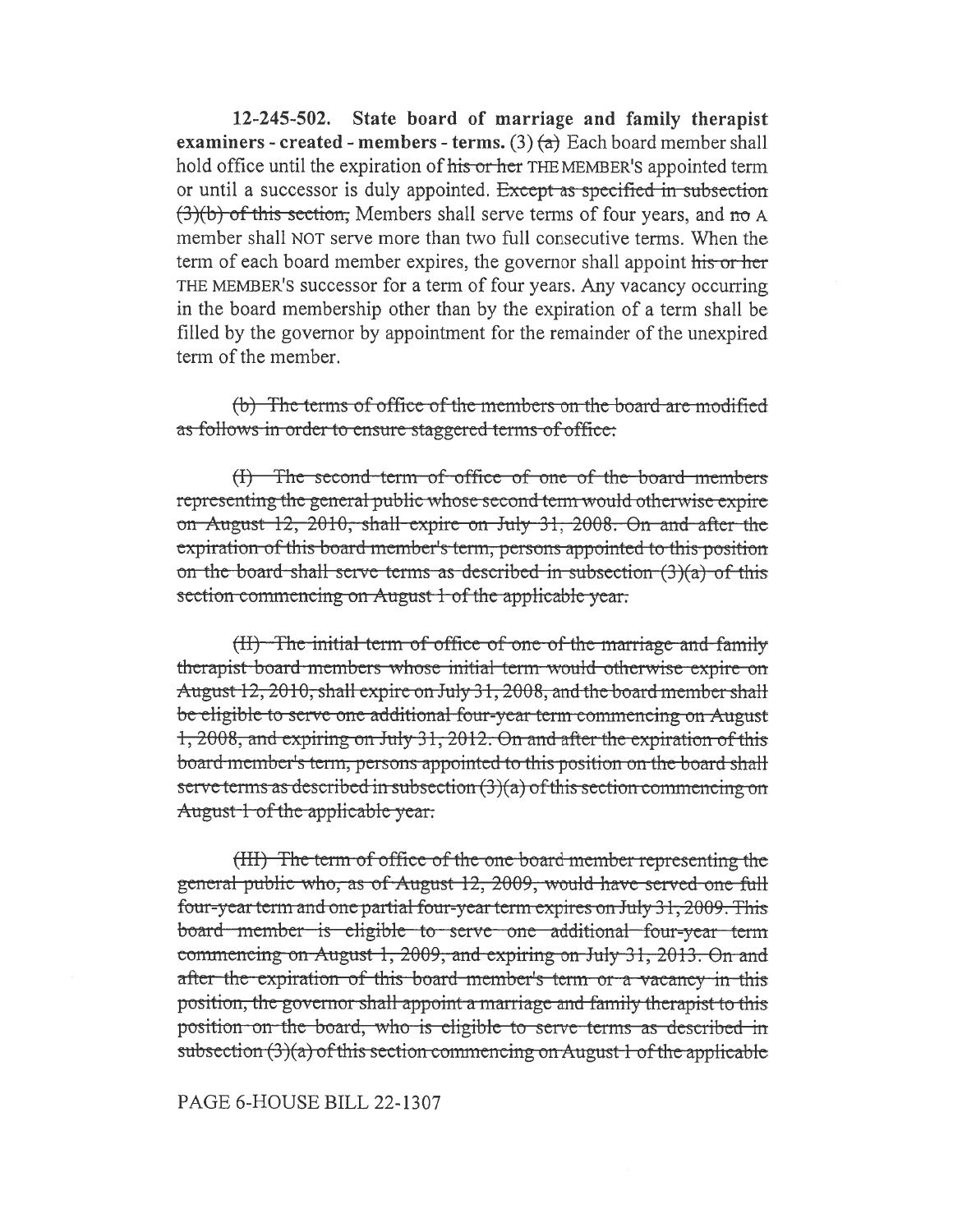(IV) The initial term of office of one of the marriage and family therapist board members whose initial term would otherwise expire on August 12, 2010, shall expire on July 31, 2009, and the board member shall be eligible to serve one additional four-year term commencing August 1, 2009, and expiring on July 31, 2013. On and after the expiration of this board member's term, persons appointed to this position on the board shall serve terms as described in subsection  $(3)(a)$  of this section commencing on August 1 of the applicable year.

(V) The initial term of office of one of the marriage and family therapist board members whose initial term of office would otherwise expire on August 12, 2010, shall expire on July 31, 2010, and the board member shall be eligible to serve one additional four-year term commencing on August 1, 2010, and expiring on July 31, 2014. On and after the expiration of this board member's term, persons appointed to this position on the board shall serve terms as described in subsection  $(3)(a)$  of this section commencing on August 1 of the applicable year.

(VI) The second term of office of one of the board members representing the general public whose second term would otherwise expire on August 12, 2010, shall expire on July 31, 2010, and the governor shall appoint one new representative of the general public to serve terms as described in subsection  $(3)(a)$  of this section commencing on August 1.  $2010.$ 

(VII) The term of office of the one board member representing the general public who, as of August 12, 2010, would have served one full four-year term and one partial four-year term shall expire on July 31, 2010. This board member shall be eligible to serve one additional four-year term commencing on August 1, 2010, and expiring on July 31, 2014. On and after the expiration of this board member's term, persons appointed to this position on the board shall serve terms as described in subsection  $(3)(a)$  of this section commencing on August 1 of the applicable year.

SECTION 8. In Colorado Revised Statutes, 12-245-503, amend (4) as follows:

12-245-503. Marriage and family therapy practice defined.

PAGE 7-HOUSE BILL 22-1307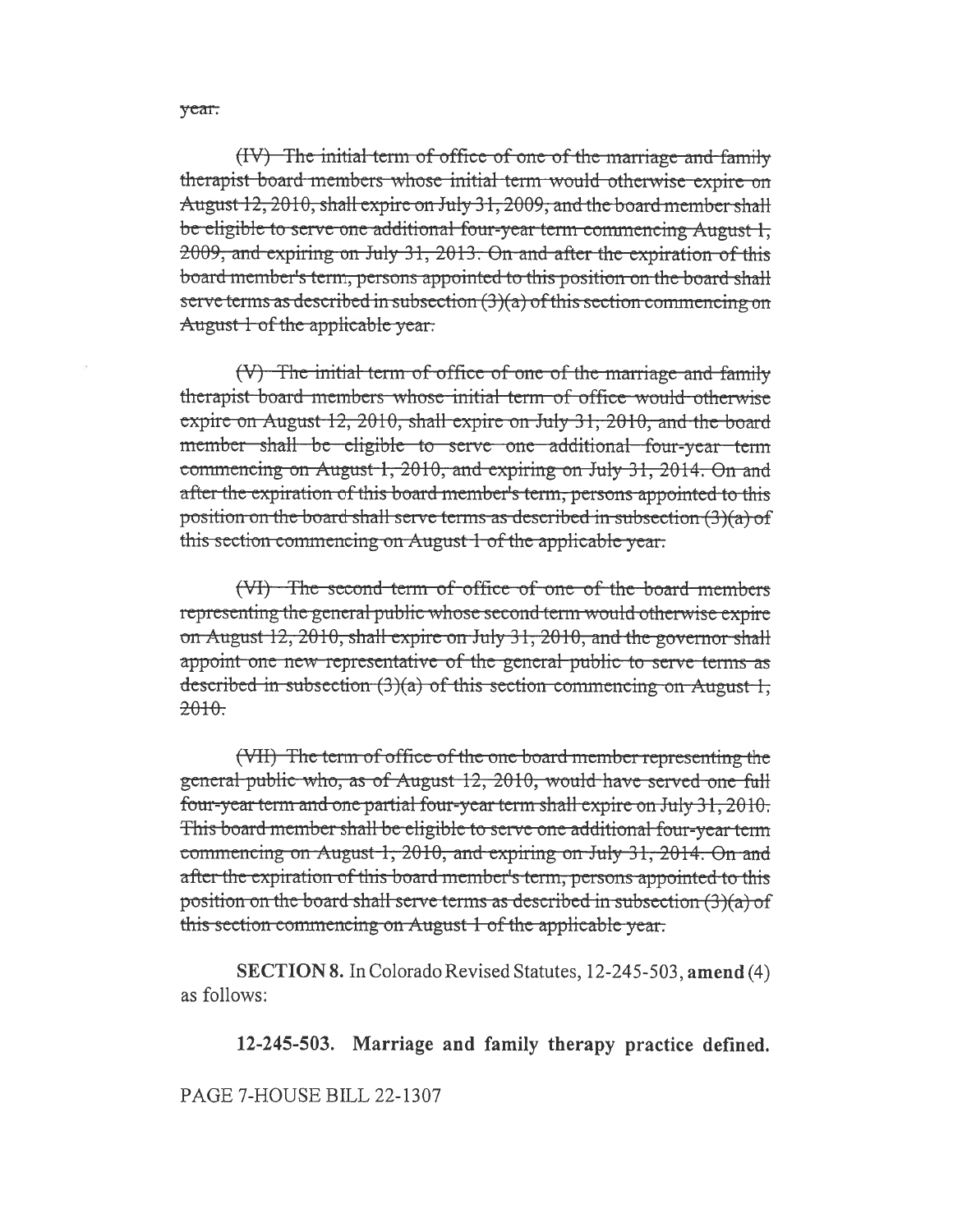(4) This THE definition OF MARRIAGE AND FAMILY THERAPY PRACTICE is to be interpreted in a manner that does not impinge upon or otherwise limit the scope of practice of other psychotherapists MENTAL HEALTH PROFESSIONALS licensed under this article 245.

SECTION 9. In Colorado Revised Statutes, 12-245-602, amend (3) as follows:

12-245-602. State board of licensed professional counselor examiners - created - members - fines. (3)  $(a)$  Each member shall hold office until the expiration of his or her THE MEMBER's appointed term or until a successor is duly appointed. Except as specified in subsection  $(3)(b)$ of this section. Members shall serve terms of four years, and no A member shall NOT serve more than two full consecutive terms. When the term of each board member expires, the governor shall appoint his or her THE MEMBER'S successor for a term of four years. Any vacancy occurring in the board membership other than by the expiration of a term shall be filled by the governor by appointment for the unexpired term of the member.

(b) The terms of office of the members on the board are modified as follows in order to ensure staggered terms of office:

(I) The terms of office of the one licensed professional counselor board member and one of the board members representing the general public who, as of September 12, 2010, would have served one full four-year term and one partial four-year term shall expire on August 31, 2008. Each of these board members shall be eligible to serve one additional four-year term, commencing on September 1, 2008, and expiring on August 31, 2012. On and after the expiration of these board members' terms, persons appointed to these positions on the board shall serve terms as described in subsection  $(3)(a)$  of this section commencing on September 1 of the applicable year.

(II) The term of office of the one board member representing the public whose initial term would otherwise expire on September 12, 2009, expires on August 31, 2009, and the board member is eligible to serve one additional four-year term, commencing on September 1, 2009, and expiring on August 31, 2013. On and after the expiration of this board member's term or a vacancy in this position, the governor shall appoint a licensed professional counselor to this position on the board, who is eligible to serve

## PAGE 8-HOUSE BILL 22-1307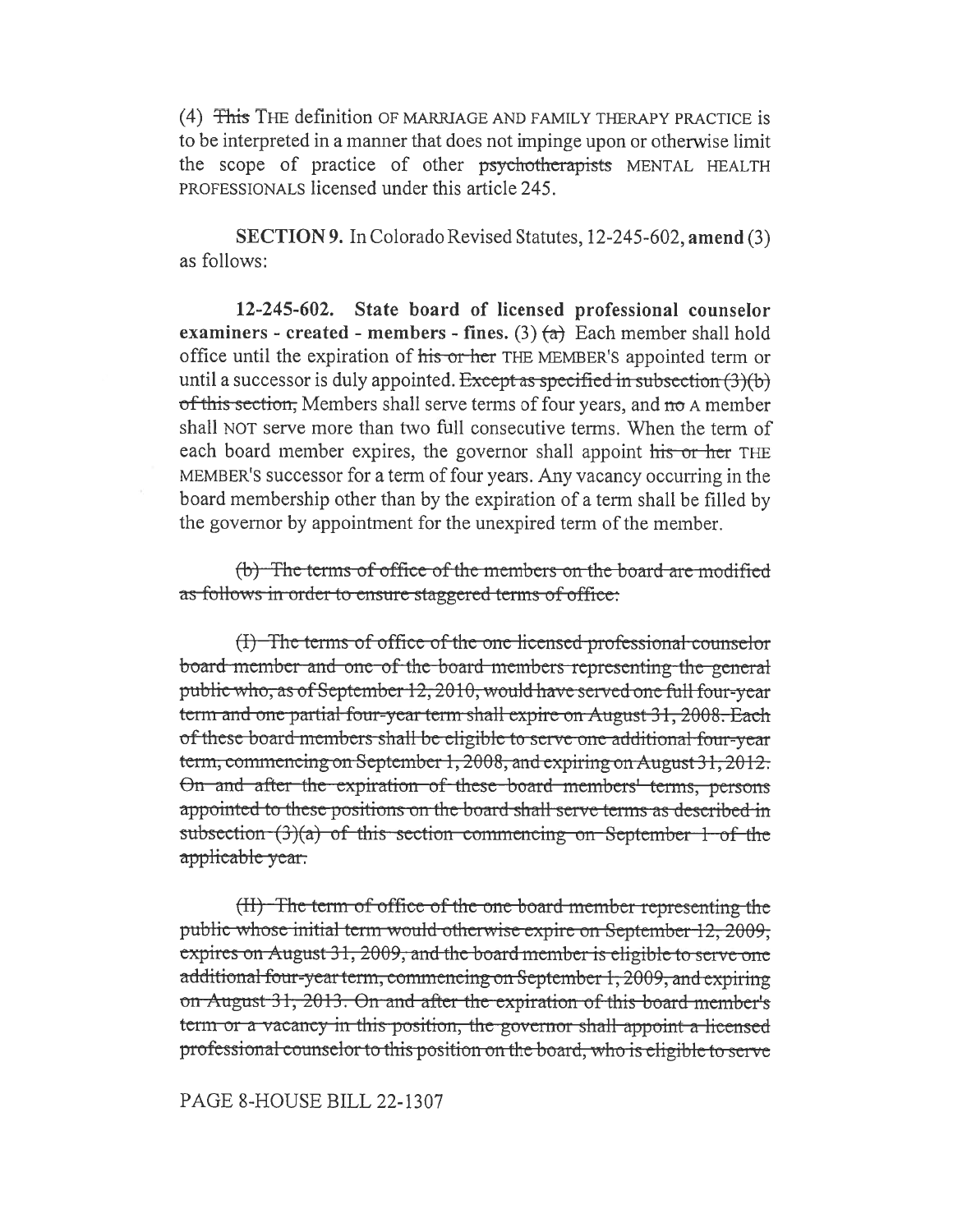terms as described in subsection  $(3)(a)$  of this section commencing on September 1 of the applicable year.

(III) The initial term of office of one of the two licensed professional counselor board members whose initial term of office would otherwise expire on September 12, 2010, shall expire on August 31, 2009. This board member shall be eligible to serve one additional four-year term commencing on September 1, 2009, and expiring on August 31, 2013. On and after the expiration of this board member's term, persons appointed to this position on the board shall serve terms as described in subsection  $(3)(a)$ of this section commencing on September 1 of the applicable year.

(IV) The initial terms of office of the two remaining board members representing the general public and the one remaining licensed professional counselor whose initial terms would otherwise expire on September 12, 2010, shall expire on August 31, 2010. Each of these board members shall be eligible to serve one additional four-year term commencing on September 1, 2010, and expiring on August 31, 2014. On and after the expiration of these board members' terms, persons appointed to these positions on the board shall serve terms as described in subsection  $(3)(a)$  of this section commencing on September 1 of the applicable year.

**SECTION 10.** In Colorado Revised Statutes, 12-245-802, amend (3) as follows:

12-245-802. State board of addiction counselor examiners created - members - terms. (3)  $(a)$  Each board member shall hold office until the expiration of the member's appointed term or until a successor is duly appointed. Except as specified in subsection  $(3)(b)$  of this section, The term of each member is four years, and a board member shall not serve more than two full consecutive terms. The governor shall fill a vacancy occurring in board membership, other than by expiration of a term, by appointment for the unexpired term of the member.

(b) The initial terms of office of the members appointed to the board as of January 1, 2012, are modified as follows in order to ensure staggered terms of office:

 $(f)$  The initial term of office of one of the board members representing the general public, whose initial term would otherwise expire

PAGE 9-HOUSE BILL 22-1307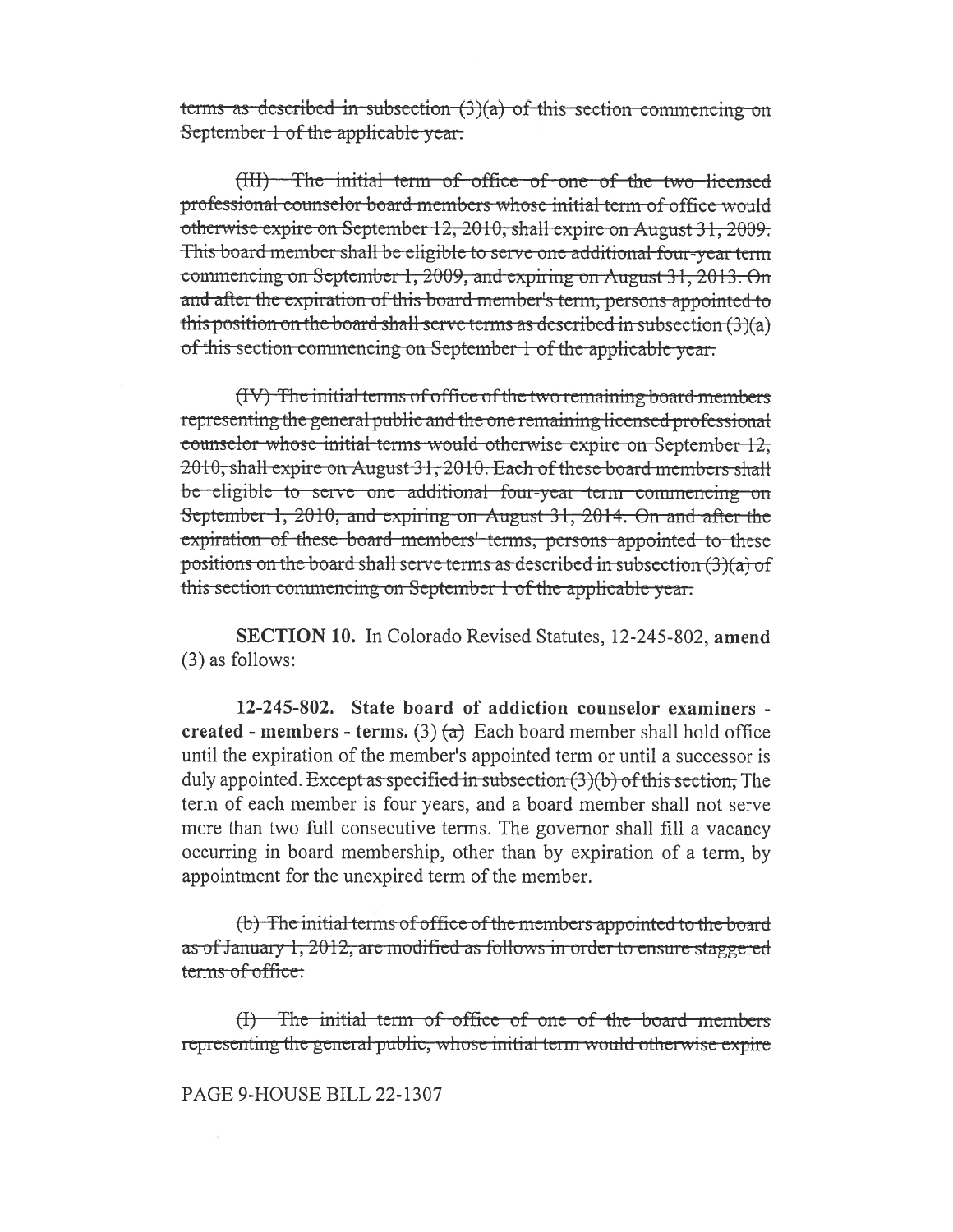on December 31, 2015, expires on December 31, 2013, and this board member is eligible to serve one additional four-year term commencing on January 1, 2014, and expiring on December 31, 2017. On and after the expiration of the board-member's term, the term of a person appointed to this member's position on the board-is-as-described-in-subsection  $(3)(a)$  of this-section-commencing-on-January-1-of the-applicable-year.

(II) The initial terms of office of two of the licensed or certified addiction counselor board members, whose initial terms would otherwise expire on December 31, 2015, expire on December 31, 2013. These board members are eligible to serve one additional four-year term, commencing on January 1, 2014, and expiring on December 31, 2017. On and after the expiration of these board members' terms, the terms of persons appointed to the members' positions on the board are as-described in subsection  $(3)(a)$ of this section commencing on January 1 of the applicable year.

SECTION 11. Act subject to petition - effective date. This act takes effect at 12:01 a.m. on the day following the expiration of the ninety-day period after final adjournment of the general assembly; except that, if a referendum petition is filed pursuant to section 1 (3) of article V of the state constitution against this act or an item, section, or part of this act within such period, then the act, item, section, or part will not take effect unless approved by the people at the general election to be held in

## PAGE 10-HOUSE BILL 22-1307